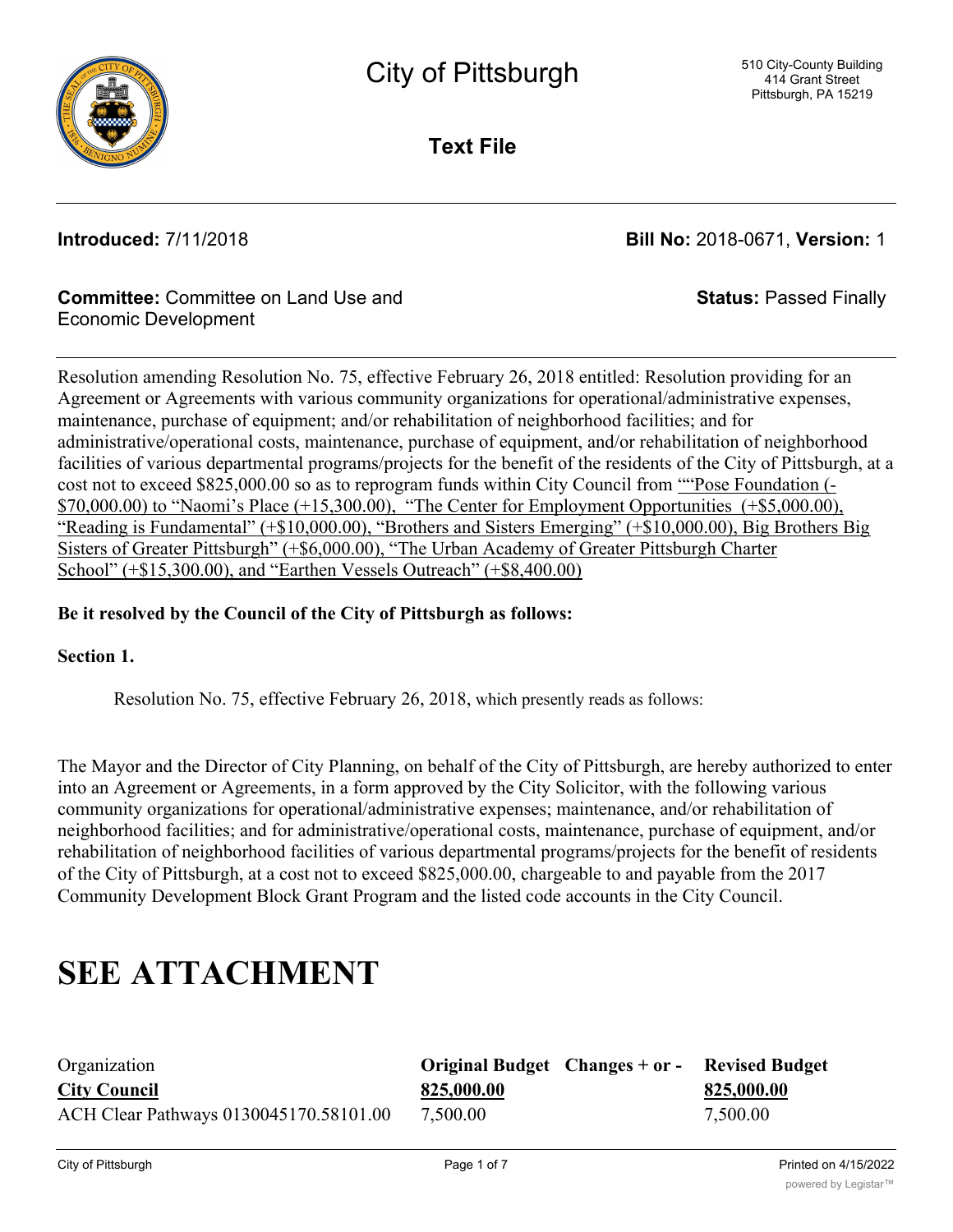# **Introduced:** 7/11/2018 **Bill No:** 2018-0671, **Version:** 1

| <b>Committee: Committee on Land Use and</b> | <b>Status: Pa</b> |
|---------------------------------------------|-------------------|
| Economic Development                        |                   |

**Status: Passed Finally** 

| Allegheny West 0130161170.581010                        | 2,500.00  |              | 2,500.00         |
|---------------------------------------------------------|-----------|--------------|------------------|
| Angel's Place 0123096170.58101.00                       | 5,000.00  |              | 5,000.00         |
| Bidwell Training Center 0123343170.58101.00 5,000.00    |           |              | 5,000.00         |
| <b>Big Brothers Big Sisters of Greater Pittsburgh,</b>  | 2,500.00  | $+6,000.000$ | 8,500.00         |
| Inc. 0121313170.58101.00                                |           |              |                  |
| Bloomfield-Garfield Corporation                         | 5,000.00  |              | 5,000.00         |
| 0121132170.58101.00                                     |           |              |                  |
| <b>Bloomfield Preservation and Heritage</b>             | 2,500.00  |              | 2,500.00         |
| 0121133170.58101.00                                     |           |              |                  |
| Brashear Association 0129755170.58101.00                | 16,000.00 |              | 16,000.00        |
| Brashear Association/Henry Kaufman Food                 | 2,500.00  |              | 2,500.00         |
| Pantry/Arlington Food Bank                              |           |              |                  |
| 0130099170.58101.00                                     |           |              |                  |
| <b>Brighton Heights Senior Center</b>                   | 2,500.00  |              | 2,500.00         |
| 0130043170.58101.00                                     |           |              |                  |
| Brightwood Civic Group 0121142170.58101.00 2,500.00     |           |              | 2,500.00         |
| <b>Brookline Christian Food Pantry</b>                  | 10,000.00 |              | 10,000.00        |
| 0123130170.58101.00                                     |           |              |                  |
| <b>Brothers and Sisters Emerging</b>                    | 0.00      | $+10,000.00$ | <u>10,000.00</u> |
| 0130073170.5810.00                                      |           |              |                  |
| <b>Building Bridges for Business</b>                    | 2,500.00  |              | 2,500.00         |
| 0130100170.58101.00                                     |           |              |                  |
| Catholic Youth Association of Pittsburgh, Inc.          | 5,000.00  |              | 5,000.00         |
| 0121323170.58101.00                                     |           |              |                  |
| Center for Victims - Crisis Intervention                | 3,000.00  |              | 3,000.00         |
| 0128990170.58101.00                                     |           |              |                  |
| Center for Victims/Pittsburgh Mediation Center 5,000.00 |           |              | 5,000.00         |
| 0129972170.58101.00                                     |           |              |                  |
| Children's Museum of Pittsburgh                         | 2,500.00  |              | 2,500.00         |
| 0123101170.58101.00                                     |           |              |                  |
| <b>Community Human Services</b>                         | 10,000.00 |              | 10,000.00        |
| 0123179170.58101.00                                     |           |              |                  |
| Community Human Services / Oakland                      | 5,000.00  |              | 5,000.00         |
| <b>Business Improvement District</b>                    |           |              |                  |
| 0123124170.58101.00                                     |           |              |                  |
| <b>Conservation Consultants</b>                         | 2.500.00  |              | 2,500.00         |
| 0130151170.58101.00                                     |           |              |                  |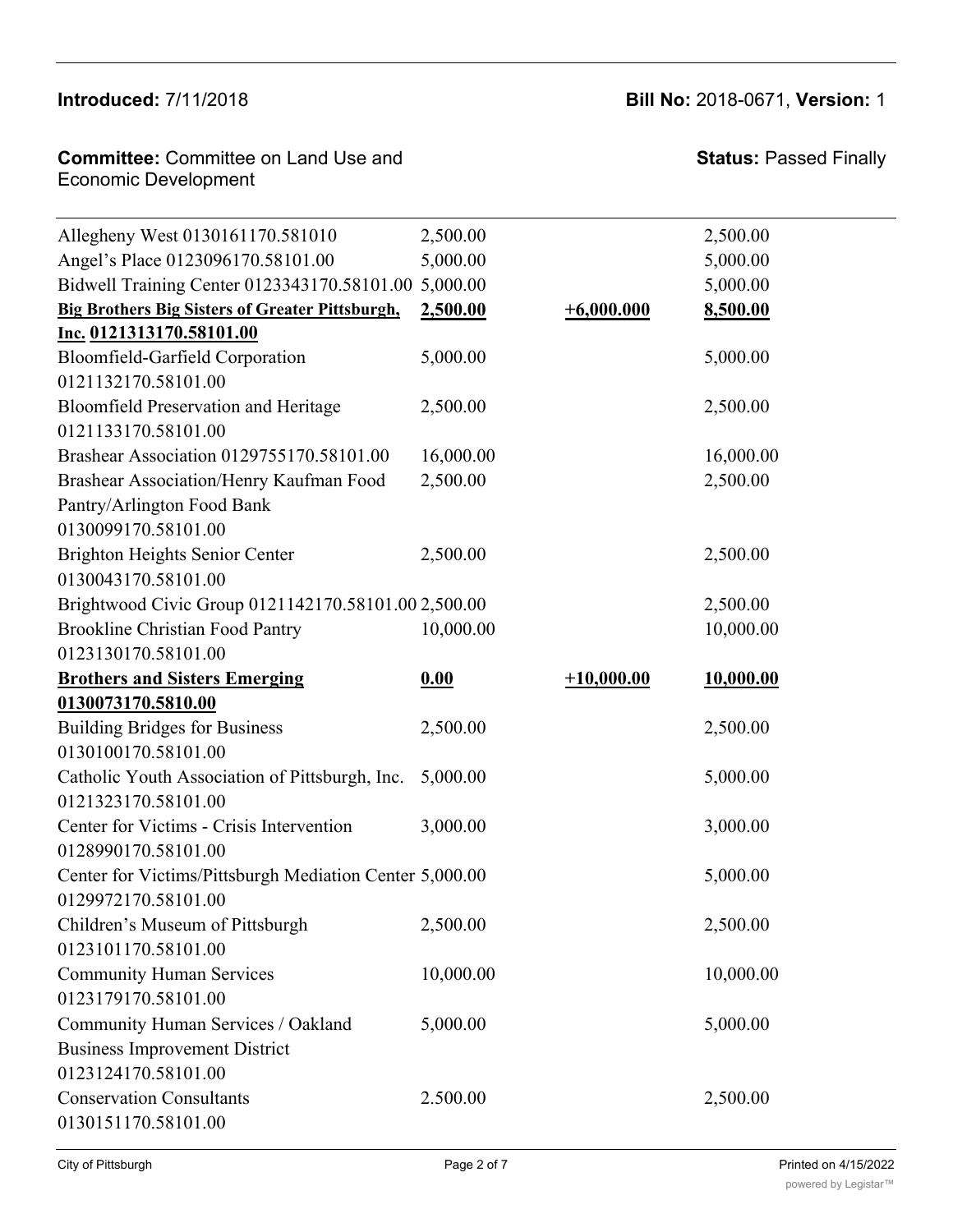#### Introduced: 7/11/2018 Community Human Services / Oakland

<u>Community Human Services Services Services Services Services Services Services Se</u>

#### **Committee:** Committee on Land Use and Economic Development **Committee:** Commi

10,000.00 10,000.00

**Status:** Passed Finally

| D-2 DEK Hockey 0130158170.58101.00                      | 5,000.00  |             | 5,000.00  |
|---------------------------------------------------------|-----------|-------------|-----------|
| <b>Earthen Vessels Outreach</b>                         | 0.00      | $+8,400.00$ | 8,400.00  |
| 0123240170.58101.00                                     |           |             |           |
| East Allegheny Community Council                        | 2,500.00  |             | 2,500.00  |
| 0121330170.58101.00                                     |           |             |           |
| <b>East End Cooperative Ministries</b>                  | 2,500.00  |             | 2,500.00  |
| 0129761170.58101.00                                     |           |             |           |
| Elliott West End Athletic Association                   | 2,500.00  |             | 2,500.00  |
| 0129763170.58101.00                                     |           |             |           |
| <b>Economic Development South</b>                       | 10,000.00 |             | 10,000.00 |
| 0130148170.58101.00                                     |           |             |           |
| Elizabeth Seton Center 0121365170.58101.00              | 12,000.00 |             | 12,000.00 |
| <b>Emmaus Community of Pittsburgh</b>                   | 2,500.00  |             | 2,500.00  |
| 0123304170.58101.00                                     |           |             |           |
| <b>Fineview Citizens Council</b>                        | 1,000.00  |             | 1,000.00  |
| 0121401170.58101.00                                     |           |             |           |
| Friendship Circle 0130152170.58101.00                   | 2,500.00  |             | 2,500.00  |
| Friendship Community Group                              | 7,500.00  |             | 7,500.00  |
| 0130076170.58101.00                                     |           |             |           |
| Greater Pittsburgh Arts Council                         | 2,500.00  |             | 2,500.00  |
| 0130077170.58101.00                                     |           |             |           |
| Greater Pittsburgh Community Food Bank                  | 70,500.00 |             | 70,500.00 |
| 0167146170.58101.00                                     |           |             |           |
| HACP/Northview Heights                                  | 2,500.00  |             | 2,500.00  |
| 0123036170.58101.00                                     |           |             |           |
| Hazelwood Initiative 0129131170.58101.00                | 15,000.00 |             | 15,000.00 |
| Higher Achievement Inc 0130153170.58101.00 2,500.00     |           |             | 2,500.00  |
| Hill District CDC 0121181170.58101.00                   | 10,000.00 |             | 10,000.00 |
| Hill House Association 0121183170.58101.00              | 7,500.00  |             | 7,500.00  |
| Hilltop Alliance 0130108170.58101.00                    | 13,000.00 |             | 13,000.00 |
| H.O.P.E. for Tomorrow 0130121170.58101.00               | 15,000.00 |             | 15,000.00 |
| Jewish Community Center - Young Men and                 | 5,000.00  |             | 5,000.00  |
| Women's Hebrew Association                              |           |             |           |
| 0123128170.58101.00                                     |           |             |           |
| Jewish Family and Children's Service - Refugee 5,000.00 |           |             | 5,000.00  |
| Services 0130025170.58101.00                            |           |             |           |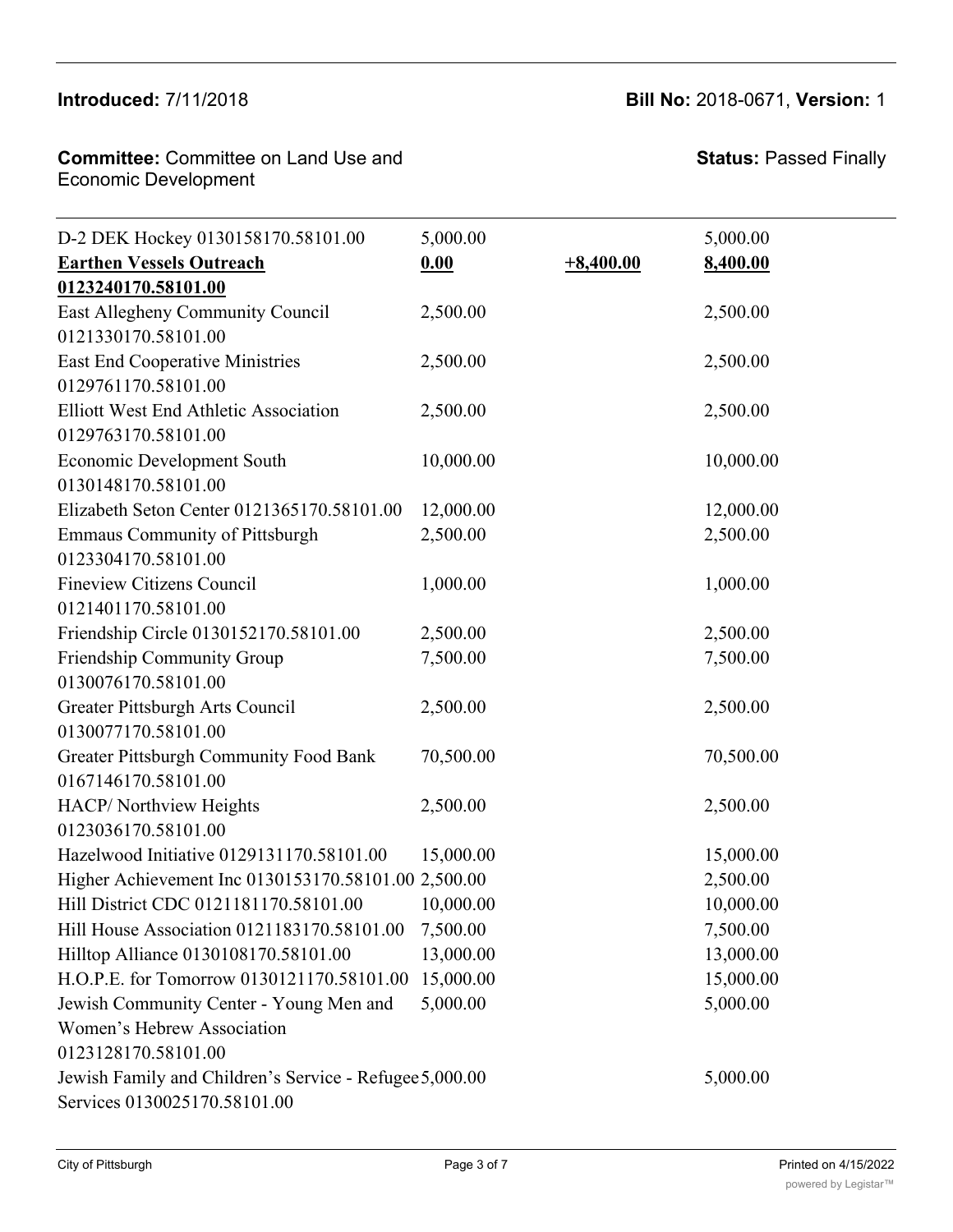**Introduced:** 7/11/2018 **Bill No:** 2018-0671, **Version:** 1

| <b>Committee: Committee on Land Use and</b> |
|---------------------------------------------|
| Economic Development                        |
|                                             |

| Jewish Family and Children's Services - Career 2,500.00 |           |              | 2,500.00  |
|---------------------------------------------------------|-----------|--------------|-----------|
| Development 0129757170.58101.00                         |           |              |           |
| Jewish Family and Children's Services - Food            | 6,000.00  |              | 6,000.00  |
| Pantry 0130103170.58101.00                              |           |              |           |
| Lawrenceville Corporation                               | 15,000.00 |              | 15,000.00 |
| 0123332170.58101.00                                     |           |              |           |
| Lawrenceville United 0129855170.58101.00                | 15,000.00 |              | 15,000.00 |
| Linden School PTA 0130094170.58101.00                   | 2,500.00  |              | 2,500.00  |
| Little Sisters of the Poor 0130005170.58101.00 2,500.00 |           |              | 2,500.00  |
| Lower Bloomfield Unity Council                          | 2,500.00  |              | 2,500.00  |
| 0121370170.58101.00                                     |           |              |           |
| Lynn Williams Apartments                                | 2,500.00  |              | 2,500.00  |
| 0123032170.58101.00                                     |           |              |           |
| Macedonia Family and Community Enrichment 5,000.00      |           |              | 5,000.00  |
| Center (FACE) 0129118170.58101.00                       |           |              |           |
| Manchester Citizens Corp.                               | 7,500.00  |              | 7,500.00  |
| 0129892170.58101.00                                     |           |              |           |
| Naomi's Place 0129896170.58101.00                       | 0.00      | $+15,300.00$ | 15,300.00 |
| National Council of Jewish Women                        | 2,500.00  |              | 2,500.00  |
| 0121377170.58101.00                                     |           |              |           |
| Neighborhood Academy 0130104170.58101.00 2,500.00       |           |              | 2,500.00  |
| Northside Leadership Conference                         | 5,000.00  |              | 5,000.00  |
| 0129784170.58101.00                                     |           |              |           |
| Northside Leadership Conference Seniors                 | 8,000.00  |              | 8,000.00  |
| 0130162170.58101.0                                      |           |              |           |
| Northside Senior Center 0130163170.58101.00 2,500.00    |           |              | 2,500.00  |
| Northside Senior Programming                            | 6,000.00  |              | 6,000.00  |
| 0130164170.58101.00                                     |           |              |           |
| Northside Old Timers 0130009170.58101.00                | 7,500.00  |              | 7,500.00  |
| Oakland Planning and Development Corp.                  | 5,000.00  |              | 5,000.00  |
| 0121379170.58101.00                                     |           |              |           |
| Pa Cleanways of Allegheny County                        | 8,000.00  |              | 8,000.00  |
| 0123365170.58101.00                                     |           |              |           |
| Parks and Recreation - Northside Senior                 | 2,500.00  |              | 2,500.00  |
| Programming 0130020170.58101.00                         |           |              |           |
| Pennsylvania Resource Council                           | 11,000.00 |              | 11,000.00 |
| 0123151170.58101.00                                     |           |              |           |

Hilltop Alliance 0130108170.58101.00 13,000.00 13,000.00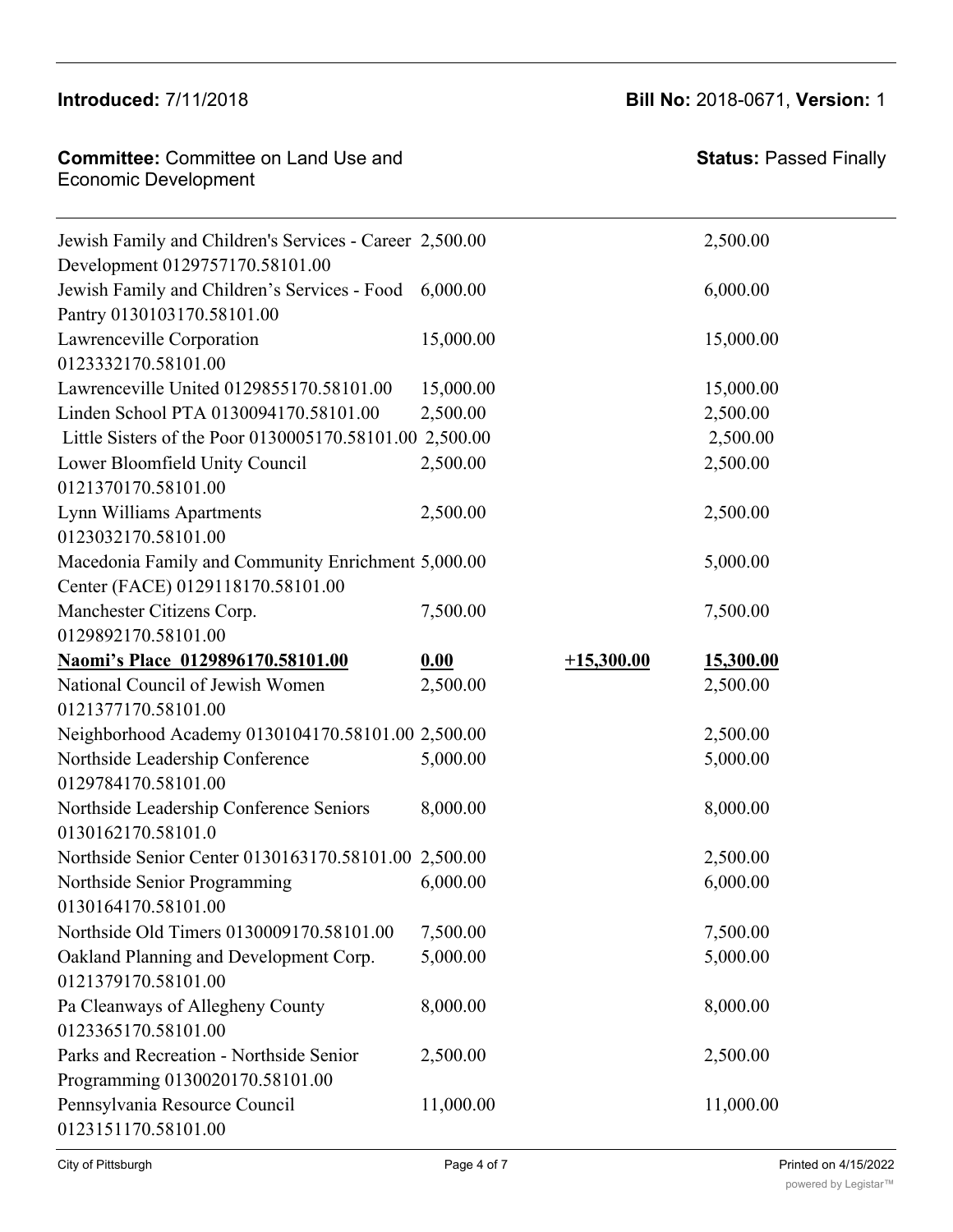0121379170.58101.00

#### **Committee:** Committee on Land Use and **Committee:** Committee on Early<br>Economic Development Parks and Recreation - Northside Senior Pennsylvania Resource Council

| <b>Status: Passed Finally</b> |
|-------------------------------|

| People's Oakland 0129970170.58101.00            | 2,500.00  |              | 2,500.00  |
|-------------------------------------------------|-----------|--------------|-----------|
| Persad Center 0121384170.58101.00               | 2,500.00  |              | 2,500.00  |
| Pittsburgh Action Against Rape                  | 12,000.00 |              | 12,000.00 |
| 0129655170.58101.00                             |           |              |           |
| Pittsburgh AIDS Task Force                      | 7,500.00  |              | 7,500.00  |
| 0129787170.58101.00                             |           |              |           |
| Pittsburgh Community Services - Hunger          | 64,000.00 |              | 64,000.00 |
| 0121390170.58101.00                             |           |              |           |
| <b>Pittsburgh Community Services - Safety</b>   | 16,000.00 |              | 16,000.00 |
| 0121391170.58101.00                             |           |              |           |
| Pittsburgh Parks Conservancy                    | 12,500.00 |              | 12,500.00 |
| 0123243170.58101.00                             |           |              |           |
| Pittsburgh Project 0123198170.58101.00          | 10,000.00 |              | 10,000.00 |
| POISE Foundation 0123279170.58101.00            | 75,000.00 | $-70,000.00$ | 5,000.00  |
| Prayer and Deliverance Community                | 2,500.00  |              | 2,500.00  |
| Opportunities (PADCO) 0130149170.58101.00       |           |              |           |
| <b>Prevention Point Pittsburgh</b>              | 2,500.00  |              | 2,500.00  |
| 0123289170.58101.00                             |           |              |           |
| Program to Aid Citizen Enterprise (PACE)        | 5,000.00  |              | 5,000.00  |
| 0121924170.58101.00                             |           |              |           |
| The Promise Group 0130037170.58101.00           | 5,000.00  |              | 5,000.00  |
| <b>Reading is Fundamental</b>                   | 3,500.00  | $+10,000.00$ | 13,500.00 |
| 0123052170.58101.00                             |           |              |           |
| Rebuilding Together Pittsburgh                  | 30,000.00 |              | 30,000.00 |
| 0123307170.58101.00                             |           |              |           |
| Riverview Manor 0123054170.58101.00             | 2,500.00  |              | 2,500.00  |
| Saint Clair Athletic Association                | 4,000.00  |              | 4,000.00  |
| 0121272170.58101.00                             |           |              |           |
| Saint Mark's Evangelical Lutheran / Brookline   | 12,000.00 |              | 12,500.00 |
| Meals on Wheels 0130067170.58101.00             |           |              |           |
| Saint Michael's Food Bank                       | 2,500.00  |              | 2,500.00  |
| 0123264170.58101.00                             |           |              |           |
| Saint Paul's Benevolent \$ Missionary Institute | 2,500.00  |              | 2,500.00  |
| 0123200170.58101.00                             |           |              |           |
| Schenlev Heights CDC 0129852170.58101.00        | 10.000.00 |              | 10.000.00 |
|                                                 |           |              |           |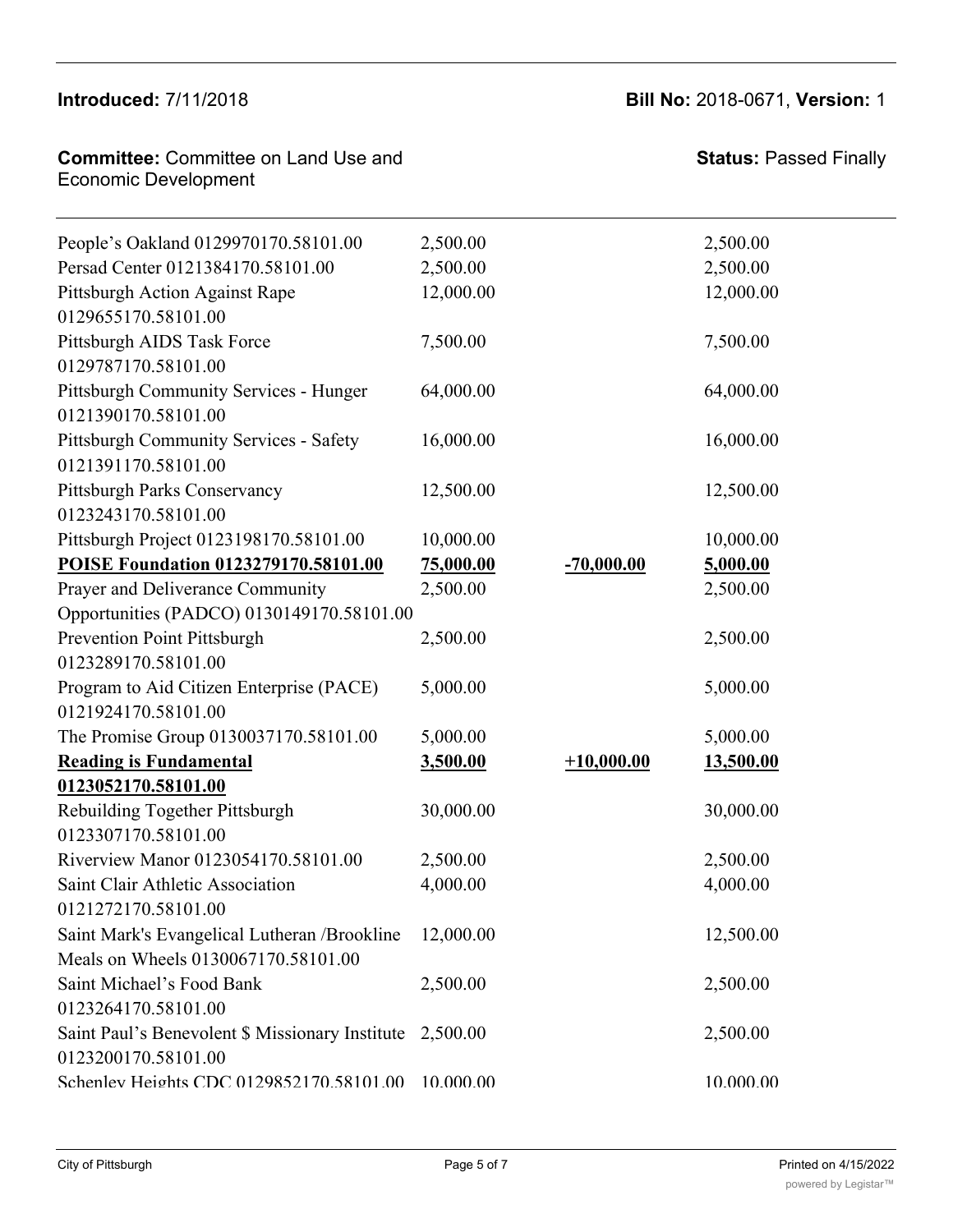# **Committee: Committee on Land Use and Committee Schimittee on Early See and**<br>Economic Development

# **Introduced:** 7/11/2018 **Bill No:** 2018-0671, **Version:** 1

**Status:** Passed Finally  $2,50,000$ 

| Denemer Heising CDC VID/0001/000101000<br><b>Shepherd Wellness Community</b> | 10,000<br>10,000.00 |              | 1.0,0.00,0.00<br>10,000.00 |
|------------------------------------------------------------------------------|---------------------|--------------|----------------------------|
| 0129791170.58101.00 Sheraden United                                          | 5,000.00            |              | 5,000.00                   |
| Methodist Church-Kidz Klub                                                   |                     |              |                            |
| 0130046170.58101.00                                                          |                     |              |                            |
| SLB Radio Productions 0130150170.58101.00                                    | 8,000.00            |              | 8,000.00                   |
| Southside Slopes Neighborhood Association                                    | 2,500.00            |              | 2,500.00                   |
| 0123291170.58101.00                                                          |                     |              |                            |
| Southwest Pittsburgh CDC                                                     | 32,000.00           |              | 32,000.00                  |
| 0123058170.58101.00                                                          |                     |              |                            |
| Spring Hill Civic League 0121267170.58101.005,000.00                         |                     |              | 5,000.00                   |
| St. Ambrose Manor 0129909170.58101.00                                        | 2,500.00            |              | 2,500.00                   |
| Steel City Boxing 0129982170.58101.00 Stop 7,000.00                          |                     |              | 7,000.00<br>2,500.00       |
| the Violence Pittsburgh 0130181170.58101.00                                  | 2,500.00            |              |                            |
| <b>The Center for Employment Opportunities</b>                               | 0.00                | $+5,000.00$  | 5,000.00                   |
| 0130205170.58101.00                                                          |                     |              |                            |
| <b>The Urban Academy of Greater Pittsburgh</b>                               | 0.00                | $+15,300.00$ | 15,300.00                  |
| <b>Charter School 0130206170.58100.00</b>                                    |                     |              |                            |
| Tree of Hope 0129866170.58101.00                                             | 2,500.00            |              | 2,500.00                   |
| Trinity Lutheran Church / Sheraden Baseball                                  | 2,500.00            |              | 2,500.00                   |
| 0130105170.58101.00                                                          |                     |              |                            |
| Troy Hill Citizens Inc. 012979817058101.00                                   | 3,000.00            |              | 3,000.00                   |
| Union Project 0123125170.58101.00                                            | 5,000.00            |              | 5,000.00                   |
| Vietnam Veterans Leadership                                                  | 2,500.00            |              | 2,500.00                   |
| 0121292170.58101.00                                                          |                     |              |                            |
| Washington Heights Athletic Association                                      | 2,500.00            |              | 2,500.00                   |
| 0123261170.58101.00                                                          |                     |              |                            |
| Washington Heights Ecumenical Food Bank                                      | 2,500.00            |              | 5,000.00                   |
| 0121296170.58101.00                                                          |                     |              |                            |
| Western Pennsylvania Conservancy                                             | 10,000.00           |              | 10,000.00                  |
| 0126002170.58101.00                                                          |                     |              |                            |
| Western PA School for the Blind                                              | 2,500.00            |              | 2,500.00                   |
| 0123387170.58101.00                                                          |                     |              |                            |
| Westside Mustangs Youth Football Athletic                                    | 2,500.00            |              | 2,500.00                   |
| Association 0130159170.58101.00                                              |                     |              |                            |
| Women's Center and Shelter                                                   | 6,000.00            |              | 6,000.00                   |
| 0125046170.58101.00                                                          |                     |              |                            |
| 7ellous Hone 0130106170 58101 00                                             | 3 000 00            |              | 3 000 00                   |